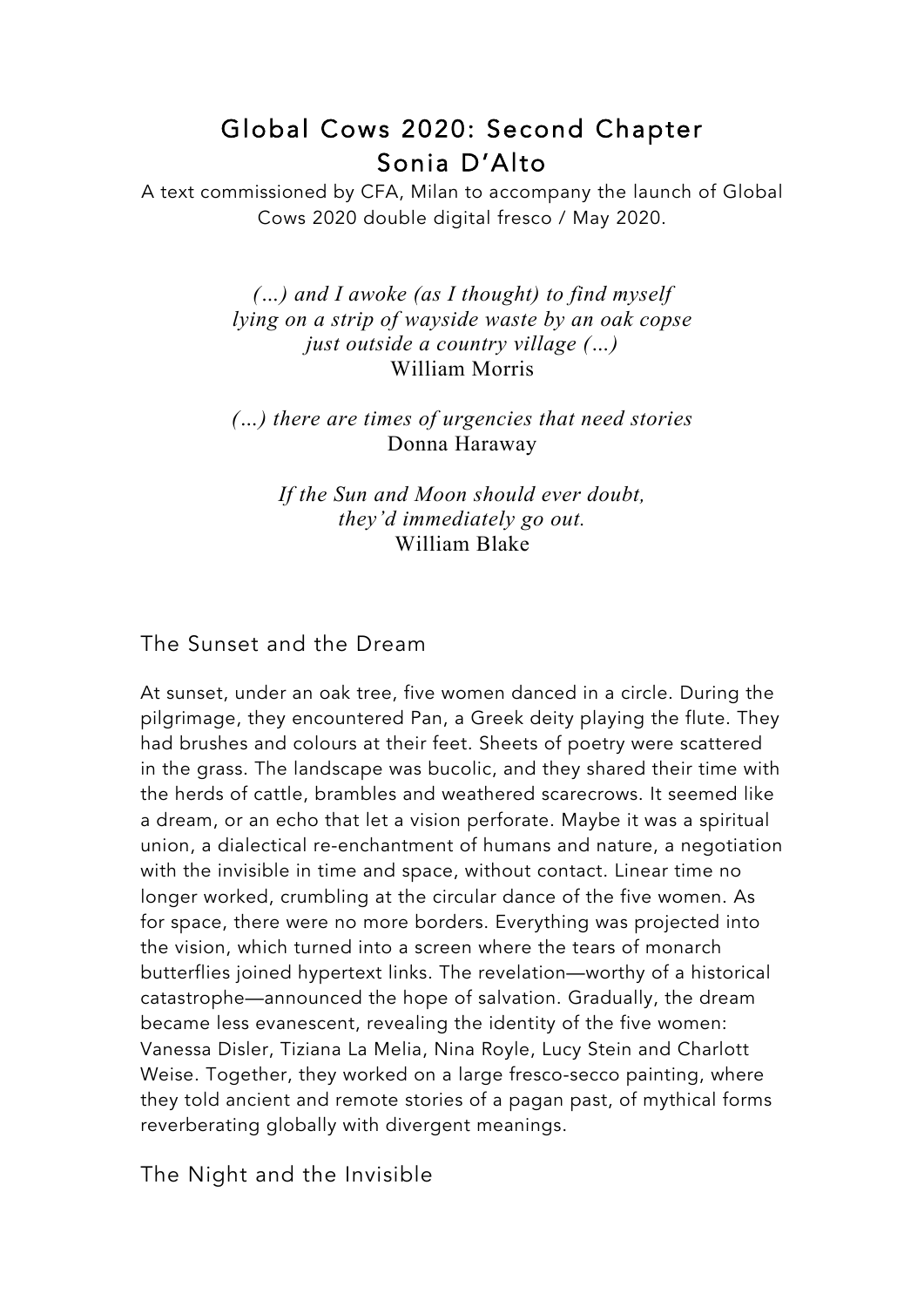Hecate, the great goddess of circular time and spirits initiated the artists into the invisible realm of the night. Ancient knowledge poured forth, suggesting new alliances. 'Change the world as soon as possible, before the animals also perish', Hecate suggested. The archaic lives in the present-day. Let's forget the idea of progress as a way to make space for new stories and new crops. Imagine forgetting consumerist myths. The hedonism of personal and individual worship had to be abandoned for a "culture of difference." Hecate protected the artists with a spell of invisibility and concealment, at the limits of anonymity, focusing on the impersonal gesture of gentle hands, and the sharing of artistic property in order to claim another form of identity. It was about transgressing the dogma of the separate individual for an act of kinship and sympoiesis, reactivating awareness of interdependence to nourish the planet. A secret alliance with planetary solidarity was made palpable on the screen, in the collective drawing. Only in this way could the miracle be accomplished. Only in the power of an invisible self could it be realized. The real trick was to disappear.

### The Day and the Parasite

Carrying on with a sense of mutual belonging, this bizarre council of artists decided to use their shared resources in solidarity with the planet. The circle dance was based on the cycle of nature and solidarity between species. A spell was cast with a wand: the shared brush.. An interactive energy circulated through the constellations of the night sky, and then the daytime sky. A warm, maternal sun distilled rays and fertilized the language of the artists. The fresco-secco was mixed with new sketches obtained from the stroke of a ballpoint pen, and arranged interactively upon a screen. A collective body, nourished by affective substance, of intrusions and expulsions, blessed in collaboration with an awareness of interdependence, turned to absolute freedom of coexistence and reversibility. Sharing the creative gift was an act of hospitality. The cycles and structures of the artists' work multiplied. They were engulfed in autopoietic virtual parasitisms. A symbiosis between formal elements, intertextual connections and intersubjective relationships. Each leeched off the other, burgeoning life. In a chain of parasites, one body is a host of another. In this story, the parasite was a large sprawling and neoliberal beast. It had to be inhabited from within, in order to grasp its own tentacles. "[…] we go directly into the belly of a parasite. Think of its stomach, where the natural animal kingdom has found its battlefield of union, the crucible of closest fusion, the organ connecting the various animal species." (Marx in Timofeeva 2016)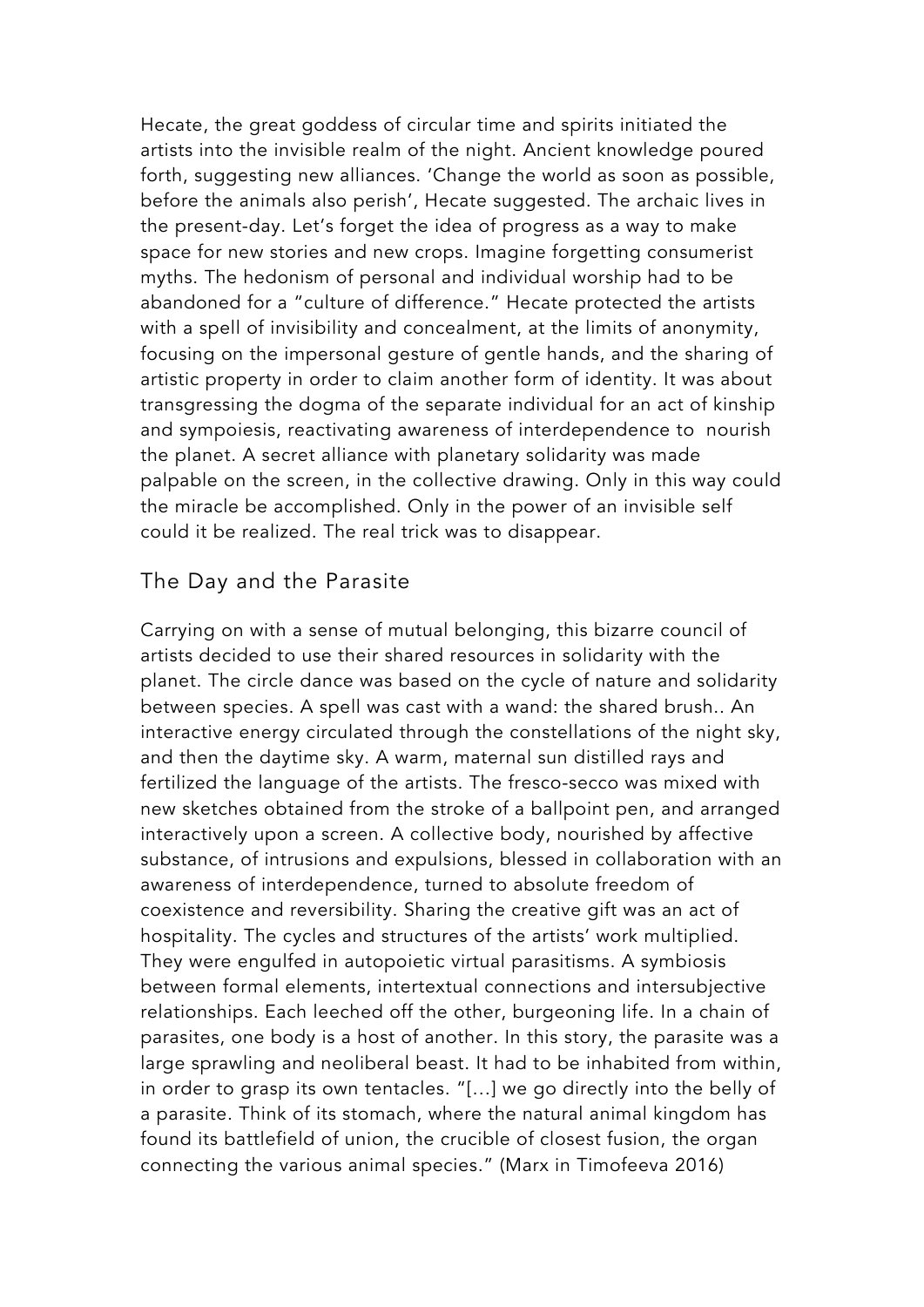## The Eclipse and the Boundaries

Concealment happened astrally, with an eclipse that lined up three celestial bodies. The phenomenon of the eclipse distilled moon droplets and solar rays on Earth. It spread along on the ground as an anomalous flora, called broom, a flower that had inspired poets and ancient legends. It was said that its ashes contained gold. Nature continued to produce great things by following and feeding its cosmic course, but also by constantly destroying those things too. In the meantime, humans began to harness nature ever more treacherously, both in the process of creation and destruction; believing in an illusion of cultivation, they forgot the miracle of broom. With indifference, the miracle of broom entered the undergrowth, waiting to be recognised again. Herds of animals moved freely among its branches and flowers. Those yellow flowers were the only borders. Everything flowed in a mysterious and autonomous way, with a sympathetic reaction. There was more than mere life in the ruins and the fragility of the living. "While the miracle repeats, and nature keeps replying to its sly parasite with a silent yes,"(Timofeeva 2016) the artists continued to dance and work on this drawing of solidarity and collaboration between the species.

### The Cosmos under the New Moon in Taurus

A pilgrimage of global hope began to dissolve into a planetary need. This cosmic vision emanated a sense of swallowing and regeneration, a sprout for new relationships between the species and a pacified syncretism. There was a complex, multiplied image made up of several layers on the screen. It looked like a palimpsest, in which pre-existing images resisted the intrusion of new ones, like snapshots of memories, and of dreamlike fragments. The almond shape from the legend of the Vescica Pisces; an ancient symbol in Indian and Mesopotamian culture, later appropriated by Christianity, alluded to a grain. It alluded to a planetary membrane joined in the complexity of our lives: the inside with the outside, the real with the virtual, the day with the night, the human with the natural. It emitted a cosmic and rhizomatic dust, embracing and interlacing human and non-human relationships and anatomies. Similarly, in a non-dogmatic and free-spirited way, the accumulation of the artists energies and work compiled into a layered vision of drawings, small icons, audio tracks, and constellations of notes, which made up a virtual and subtle fresco. Under the cast of the new moon in Taurus, their drawing communed with the cosmos and the